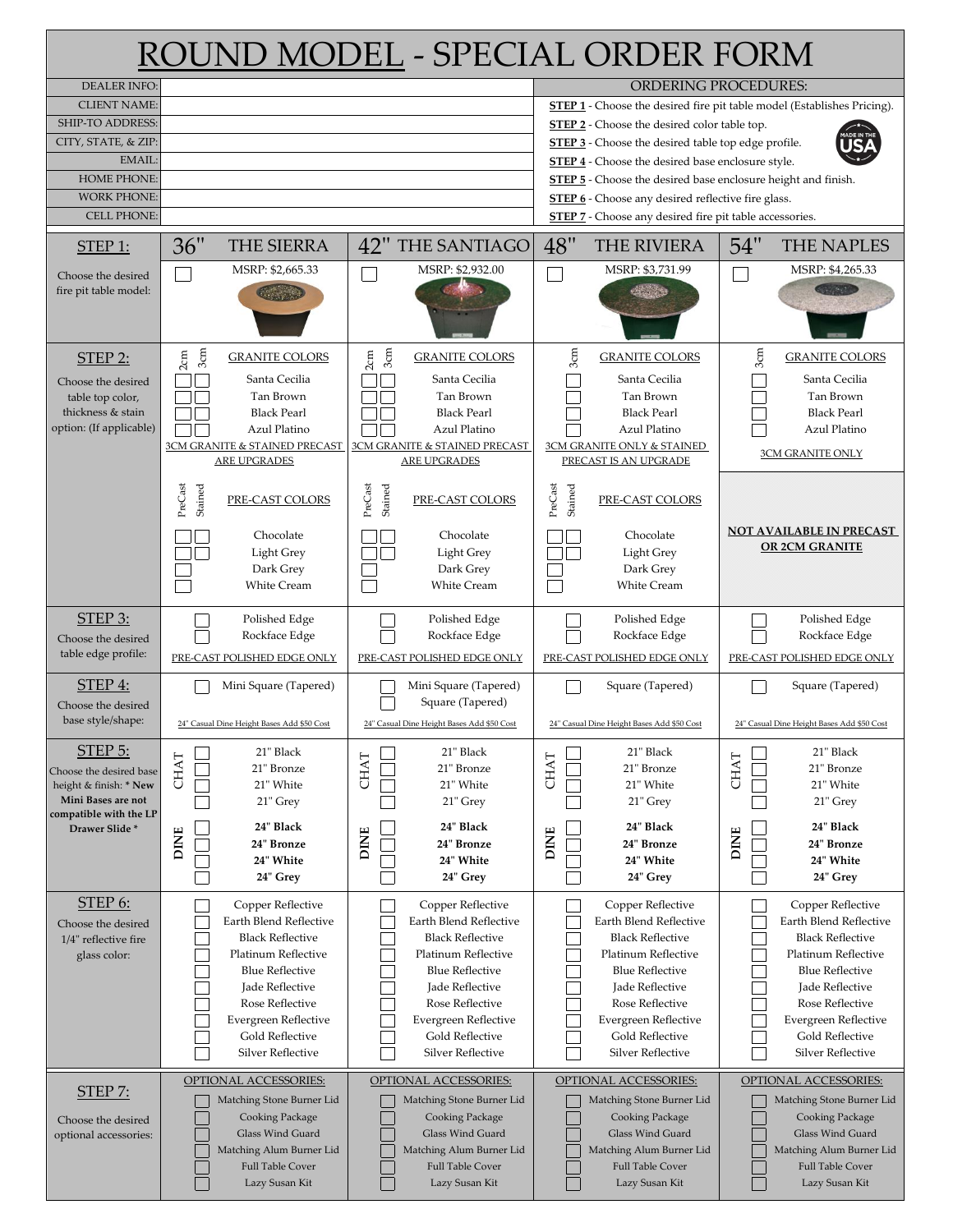| <b>SOUARE MODEL - SPECIAL ORDER FORM</b>       |                                                    |                                                                |                                                                                                                             |                                                                                |  |  |
|------------------------------------------------|----------------------------------------------------|----------------------------------------------------------------|-----------------------------------------------------------------------------------------------------------------------------|--------------------------------------------------------------------------------|--|--|
| <b>DEALER INFO:</b>                            |                                                    |                                                                |                                                                                                                             | <b>ORDERING PROCEDURES:</b>                                                    |  |  |
| <b>CLIENT NAME:</b><br><b>SHIP-TO ADDRESS:</b> |                                                    |                                                                | STEP 2 - Choose the desired color table top.                                                                                | <b>STEP 1</b> - Choose the desired fire pit table model (Establishes Pricing). |  |  |
| CITY, STATE, & ZIP:                            |                                                    |                                                                | <b>STEP 3</b> - Choose the desired table top edge profile.                                                                  |                                                                                |  |  |
| <b>EMAIL</b>                                   |                                                    |                                                                | STEP 4 - Choose the desired base enclosure style.                                                                           |                                                                                |  |  |
| <b>HOME PHONE:</b><br><b>WORK PHONE:</b>       |                                                    |                                                                | STEP 5 - Choose the desired base enclosure height and finish.                                                               |                                                                                |  |  |
| <b>CELL PHONE:</b>                             |                                                    |                                                                | <b>STEP 6</b> - Choose any desired reflective fire glass.<br><b>STEP 7</b> - Choose any desired fire pit table accessories. |                                                                                |  |  |
| $STEP$ 1:                                      | 28"<br>THE PHOENIX                                 | 36"<br>THE VENETIAN                                            | 42"<br>THE VENICE                                                                                                           | 48"<br><b>THE MADRID</b>                                                       |  |  |
| Choose the desired                             | MSRP: \$2,132.00                                   | MSRP: \$2,665.33                                               | MSRP: \$2,932.00                                                                                                            | MSRP: \$3,731.99                                                               |  |  |
| fire pit table model:                          |                                                    | <b>AREA</b>                                                    | <b>Alexander</b>                                                                                                            |                                                                                |  |  |
| <b>STEP 2:</b>                                 | 3 <sub>cm</sub><br>2cm<br><b>GRANITE COLORS</b>    | 3 <sub>cm</sub><br>2cm<br><b>GRANITE COLORS</b>                | 3cm<br><b>GRANITE COLORS</b>                                                                                                | 3 <sub>cm</sub><br><b>GRANITE COLORS</b>                                       |  |  |
| Choose the desired                             | Santa Cecilia<br>Tan Brown                         | Santa Cecilia<br>Tan Brown                                     | Santa Cecilia<br>Tan Brown                                                                                                  | Santa Cecilia<br>Tan Brown                                                     |  |  |
| table top color,<br>thickness & stain          | <b>Black Pearl</b>                                 | <b>Black Pearl</b>                                             | <b>Black Pearl</b>                                                                                                          | <b>Black Pearl</b>                                                             |  |  |
| option: (If applicable)                        | Azul Platino                                       | Azul Platino                                                   | Azul Platino                                                                                                                | Azul Platino                                                                   |  |  |
|                                                | 3CM GRANITE & STAINED PRECAST<br>ARE UPGRADES      | 3CM GRANITE & STAINED PRECAST<br>ARE UPGRADES                  | 3CM GRANITE ONLY & STAINED<br>PRECAST IS AN UPGRADE                                                                         | 3CM GRANITE ONLY                                                               |  |  |
|                                                | PreCast<br>Stained<br>PRE-CAST COLORS              | PreCast<br>Stained<br>PRE-CAST COLORS                          | PreCast<br>Stained<br>PRE-CAST COLORS                                                                                       | PreCast<br>Stained<br>PRE-CAST COLORS                                          |  |  |
|                                                | Chocolate                                          | Chocolate                                                      | Chocolate                                                                                                                   | Chocolate                                                                      |  |  |
|                                                | Light Grey<br>Dark Grey                            | Light Grey<br>Dark Grey                                        | Light Grey<br>Dark Grey                                                                                                     | Light Grey<br>Dark Grey                                                        |  |  |
|                                                | <b>White Cream</b>                                 | <b>White Cream</b>                                             | <b>White Cream</b>                                                                                                          | <b>White Cream</b>                                                             |  |  |
| $STEP$ 3:                                      | Polished Edge                                      | Polished Edge                                                  | Polished Edge                                                                                                               | Polished Edge                                                                  |  |  |
| Choose the desired<br>table edge profile:      | Rockface Edge<br>PRE-CAST POLISHED EDGE ONLY       | Rockface Edge<br>PRE-CAST POLISHED EDGE ONLY                   | Rockface Edge<br>PRE-CAST POLISHED EDGE ONLY                                                                                | Rockface Edge<br>PRE-CAST POLISHED EDGE ONLY                                   |  |  |
| <b>STEP 4:</b>                                 | Mini Square (Tapered)                              | Mini Square (Tapered)                                          | Square (Tapered)                                                                                                            | Square (Tapered)                                                               |  |  |
| Choose the desired<br>base style/shape:        | 24" Casual Dine Height Bases Add \$50 Cost         | Square (Tapered)<br>24" Casual Dine Height Bases Add \$50 Cost | 24" Casual Dine Height Bases Add \$50 Cost                                                                                  | 24" Casual Dine Height Bases Add \$50 Cost                                     |  |  |
| STEP 5:                                        | 21" Black                                          | 21" Black                                                      | 21" Black                                                                                                                   | 21" Black                                                                      |  |  |
| Choose the desired base                        | <b>CHAT</b><br>21" Bronze                          | <b>CHAT</b><br>21" Bronze                                      | CHAT<br>21" Bronze                                                                                                          | <b>CHAT</b><br>21" Bronze                                                      |  |  |
| height & finish: * New<br>Mini Bases are not   | 21" White<br>21" Grey                              | 21" White<br>21" Grey                                          | 21" White<br>21" Grey                                                                                                       | 21" White<br>21" Grey                                                          |  |  |
| compatible with the LP<br>Drawer Slide*        | 24" Black                                          | 24" Black                                                      | 24" Black                                                                                                                   | 24" Black                                                                      |  |  |
|                                                | <b>DINE</b><br>24" Bronze                          | <b>DINE</b><br>24" Bronze                                      | <b>DINE</b><br>24" Bronze                                                                                                   | <b>DINE</b><br>24" Bronze                                                      |  |  |
|                                                | 24" White<br>24" Grey                              | 24" White<br>24" Grey                                          | 24" White<br>24" Grey                                                                                                       | 24" White<br>24" Grey                                                          |  |  |
| <b>STEP 6:</b>                                 | Copper Reflective                                  | Copper Reflective                                              | Copper Reflective                                                                                                           | Copper Reflective                                                              |  |  |
| Choose the desired                             | Earth Blend Reflective                             | Earth Blend Reflective                                         | Earth Blend Reflective                                                                                                      | Earth Blend Reflective                                                         |  |  |
| 1/4" reflective fire<br>glass color:           | <b>Black Reflective</b><br>Platinum Reflective     | <b>Black Reflective</b><br>Platinum Reflective                 | <b>Black Reflective</b><br>Platinum Reflective                                                                              | <b>Black Reflective</b><br>Platinum Reflective                                 |  |  |
|                                                | <b>Blue Reflective</b>                             | <b>Blue Reflective</b>                                         | <b>Blue Reflective</b>                                                                                                      | <b>Blue Reflective</b>                                                         |  |  |
|                                                | Jade Reflective                                    | Jade Reflective                                                | Jade Reflective                                                                                                             | Jade Reflective                                                                |  |  |
|                                                | Rose Reflective<br>Evergreen Reflective            | Rose Reflective<br>Evergreen Reflective                        | Rose Reflective<br>Evergreen Reflective                                                                                     | Rose Reflective<br>Evergreen Reflective                                        |  |  |
|                                                | Gold Reflective                                    | Gold Reflective                                                | Gold Reflective<br>Silver Reflective                                                                                        | Gold Reflective                                                                |  |  |
|                                                | Silver Reflective                                  | Silver Reflective                                              |                                                                                                                             | Silver Reflective                                                              |  |  |
| <b>STEP 7:</b>                                 | OPTIONAL ACCESSORIES:<br>Matching Stone Burner Lid | OPTIONAL ACCESSORIES:<br>Matching Stone Burner Lid             | OPTIONAL ACCESSORIES:<br>Matching Stone Burner Lid                                                                          | OPTIONAL ACCESSORIES:<br>Matching Stone Burner Lid                             |  |  |
| Choose the desired                             | Cooking Package                                    | Cooking Package                                                | Cooking Package                                                                                                             | Cooking Package                                                                |  |  |
| optional accessories:                          | Glass Wind Guard<br>Matching Alum Burner Lid       | <b>Glass Wind Guard</b><br>Matching Alum Burner Lid            | <b>Glass Wind Guard</b><br>Matching Alum Burner Lid                                                                         | Glass Wind Guard<br>Matching Alum Burner Lid                                   |  |  |
|                                                | <b>Full Table Cover</b>                            | <b>Full Table Cover</b>                                        | <b>Full Table Cover</b>                                                                                                     | <b>Full Table Cover</b>                                                        |  |  |
|                                                | Lazy Susan Kit                                     | Lazy Susan Kit                                                 | Lazy Susan Kit                                                                                                              | Lazy Susan Kit                                                                 |  |  |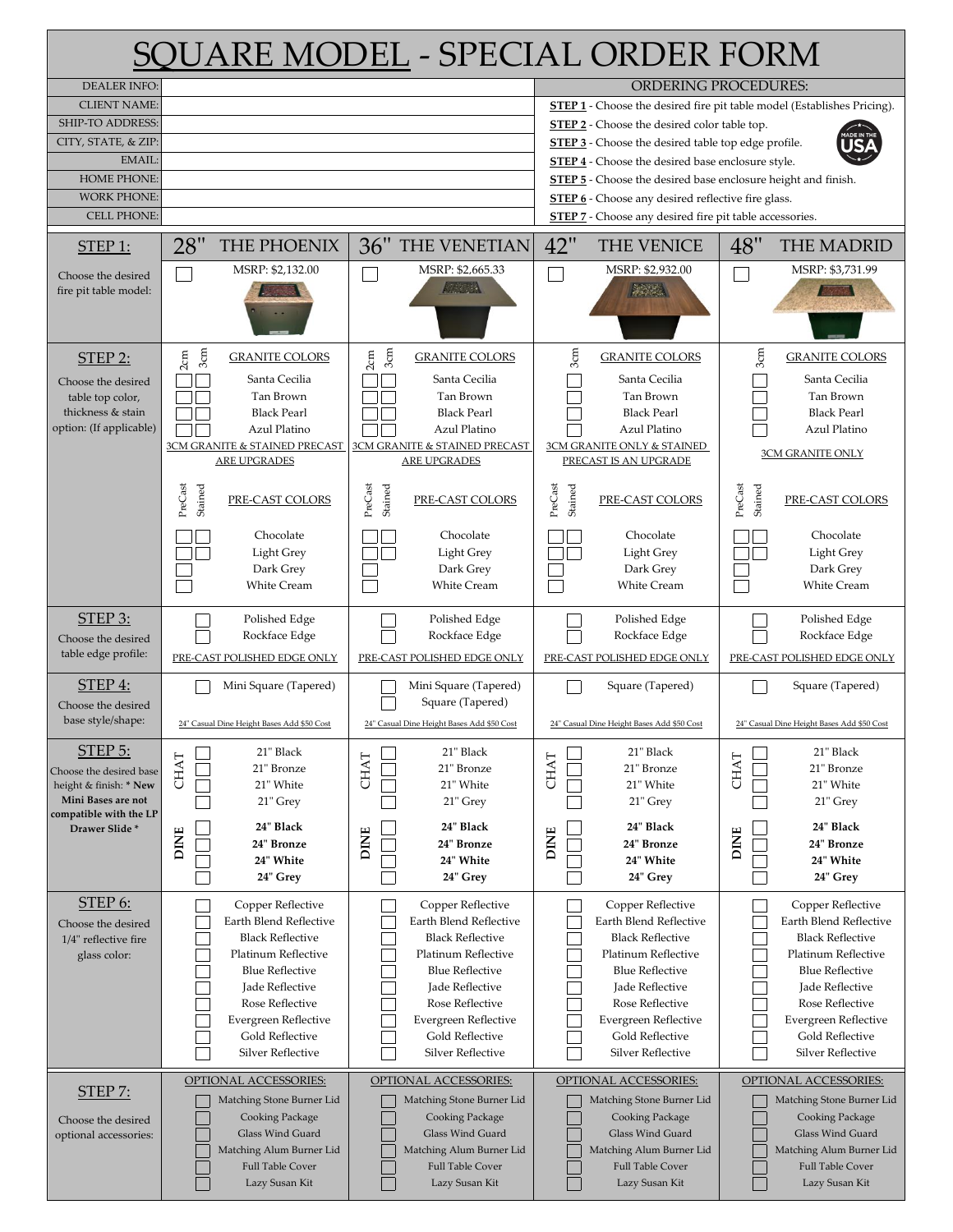| RECTANGLE MODEL - SPECIAL ORDER FORM              |                                                 |                    |                                                                                |                                                       |  |
|---------------------------------------------------|-------------------------------------------------|--------------------|--------------------------------------------------------------------------------|-------------------------------------------------------|--|
| <b>DEALER INFO:</b>                               |                                                 |                    | <b>ORDERING PROCEDURES:</b>                                                    |                                                       |  |
| <b>CLIENT NAME:</b>                               |                                                 |                    | <b>STEP 1</b> - Choose the desired fire pit table model (Establishes Pricing). |                                                       |  |
| <b>SHIP-TO ADDRESS:</b>                           |                                                 |                    | <b>STEP 2</b> - Choose the desired color table top.                            |                                                       |  |
| CITY, STATE, & ZIP:                               |                                                 |                    | STEP 3 - Choose the desired table top edge profile.                            |                                                       |  |
| <b>EMAIL:</b>                                     |                                                 |                    | <b>IADE IN THE</b><br><b>STEP 4</b> - Choose the desired base enclosure style. |                                                       |  |
| <b>HOME PHONE:</b>                                |                                                 |                    | <b>STEP 5</b> - Choose the desired base enclosure height and finish.           |                                                       |  |
| <b>WORK PHONE:</b>                                |                                                 |                    | <b>STEP 6</b> - Choose any desired reflective fire glass.                      |                                                       |  |
| <b>CELL PHONE:</b>                                |                                                 |                    | <b>STEP 7</b> - Choose any desired fire pit table accessories.                 |                                                       |  |
| $STEP$ 1:                                         | 28" x 46" THE MALIBU                            |                    | 32" x 50" THE MONACO                                                           | 36" x 54" THE TUSCANY                                 |  |
| Choose the desired                                | MSRP: \$2,798.66                                |                    | MSRP: \$3.198.66                                                               | MSRP: \$3,731.99                                      |  |
| fire pit table model:                             | <b>ANSWERSHAM</b>                               |                    | <b>ARTS DESCRIPTION</b>                                                        | <b>ANDREW WARD</b>                                    |  |
| <b>STEP 2:</b>                                    | 2cm<br>3 <sub>cm</sub><br><b>GRANITE COLORS</b> | 3cm<br>2cm         | <b>GRANITE COLORS</b>                                                          | 2cm<br>3cm<br><b>GRANITE COLORS</b>                   |  |
| Choose the desired                                | Santa Cecilia                                   |                    | Santa Cecilia                                                                  | Santa Cecilia                                         |  |
| table top color,                                  | Tan Brown                                       |                    | Tan Brown                                                                      | Tan Brown                                             |  |
| thickness & stain                                 | <b>Black Pearl</b>                              |                    | <b>Black Pearl</b>                                                             | <b>Black Pearl</b>                                    |  |
| option: (If applicable)                           | Azul Platino                                    |                    | Azul Platino                                                                   | Azul Platino                                          |  |
|                                                   | 3CM GRANITE & STAINED PRECAST ARE               |                    | 3CM GRANITE & STAINED PRECAST ARE                                              | STAINED PRECAST IS AN UPGRADE                         |  |
|                                                   | <b>UPGRADES</b>                                 |                    | <b>UPGRADES</b>                                                                |                                                       |  |
|                                                   | PreCast<br>Stained<br>PRE-CAST COLORS           | PreCast<br>Stained | PRE-CAST COLORS                                                                | PreCast<br>Stained<br>PRE-CAST COLORS                 |  |
|                                                   | Chocolate                                       |                    | Chocolate                                                                      | Chocolate                                             |  |
|                                                   | Light Grey                                      |                    | Light Grey                                                                     | Light Grey                                            |  |
|                                                   | Dark Grey                                       |                    | Dark Grey                                                                      | Dark Grey                                             |  |
|                                                   | <b>White Cream</b>                              |                    | <b>White Cream</b>                                                             | <b>White Cream</b>                                    |  |
| STEP 3:                                           | Polished Edge                                   |                    | Polished Edge                                                                  | Polished Edge                                         |  |
| Choose the desired                                | Rockface Edge                                   |                    | Rockface Edge                                                                  | Rockface Edge                                         |  |
| table edge profile:                               | PRE-CAST POLISHED EDGE ONLY                     |                    | PRE-CAST POLISHED EDGE ONLY                                                    | PRE-CAST POLISHED EDGE ONLY                           |  |
| STEP 4:                                           | Mini Rectangle                                  |                    | Mini Rectangle                                                                 | Mini Rectangle                                        |  |
| Choose the desired                                | Standard Rectangle                              |                    | Standard Rectangle                                                             | Standard Rectangle                                    |  |
| base style/shape:                                 | 24" Casual Dine Height Bases Add \$50 Cost      |                    | 24" Casual Dine Height Bases Add \$50 Cost                                     | 24" Casual Dine Height Bases Add \$50 Cost            |  |
| STEP 5:<br>Choose your desired burner<br>assembly | N/A                                             |                    | N/A                                                                            | Square Burner Assembly<br>PRE-CAST POLISHED EDGE ONLY |  |
| STEP 6:                                           | 21" Black                                       |                    | 21" Black                                                                      | 21" Black                                             |  |
| Choose the desired base                           | <b>CHAT</b><br>21" Bronze                       | <b>CHAT</b>        | 21" Bronze                                                                     | CHAT<br>21" Bronze                                    |  |
| height & finish: * New                            | 21" White                                       |                    | 21" White                                                                      | 21" White                                             |  |
| Mini Bases are not                                | 21" Grey                                        |                    | 21" Grey                                                                       | 21" Grey                                              |  |
| compatible with the LP<br>Drawer Slide*           | 24" Black                                       |                    | 24" Black                                                                      | 24" Black                                             |  |
|                                                   | <b>DINE</b><br>24" Bronze                       | <b>DINE</b>        | 24" Bronze                                                                     | <b>DINE</b><br>24" Bronze                             |  |
|                                                   | 24" White                                       |                    | 24" White                                                                      | 24" White                                             |  |
|                                                   | 24" Grey                                        |                    | 24" Grey                                                                       | 24" Grey                                              |  |
| <b>STEP 7:</b>                                    | Copper Reflective                               |                    | Copper Reflective                                                              | Copper Reflective                                     |  |
| Choose the desired                                | Earth Blend Reflective                          |                    | Earth Blend Reflective                                                         | Earth Blend Reflective                                |  |
| 1/4" reflective fire                              | <b>Black Reflective</b>                         |                    | <b>Black Reflective</b>                                                        | <b>Black Reflective</b>                               |  |
| glass color:                                      | Platinum Reflective                             |                    | Platinum Reflective                                                            | Platinum Reflective                                   |  |
| 20#'S Included with                               | <b>Blue Reflective</b>                          |                    | <b>Blue Reflective</b>                                                         | <b>Blue Reflective</b>                                |  |
| each fire pit table                               | Jade Reflective<br>Rose Reflective              |                    | Jade Reflective<br>Rose Reflective                                             | Jade Reflective<br>Rose Reflective                    |  |
| purchase.                                         | Evergreen Reflective                            |                    | Evergreen Reflective                                                           | Evergreen Reflective                                  |  |
|                                                   | Gold Reflective                                 |                    | Gold Reflective                                                                | Gold Reflective                                       |  |
|                                                   | Silver Reflective                               |                    | Silver Reflective                                                              | Silver Reflective                                     |  |
| STEP 8:                                           | OPTIONAL ACCESSORIES:                           |                    | <b>OPTIONAL ACCESSORIES:</b>                                                   | OPTIONAL ACCESSORIES:                                 |  |
| Choose the desired                                | Matching Stone Burner Lid                       |                    | Matching Stone Burner Lid                                                      | Matching Stone Burner Lid                             |  |
| optional accessories:                             | Cooking Package                                 |                    | Cooking Package                                                                | Cooking Package                                       |  |
|                                                   | <b>Glass Wind Guard</b>                         |                    | <b>Glass Wind Guard</b>                                                        | <b>Glass Wind Guard</b>                               |  |
|                                                   | Matching Alum Burner Lid                        |                    | Matching Alum Burner Lid                                                       | Matching Alum Burner Lid                              |  |
|                                                   | Lazy Susan Kit                                  |                    | Lazy Susan Kit                                                                 | Lazy Susan Kit                                        |  |